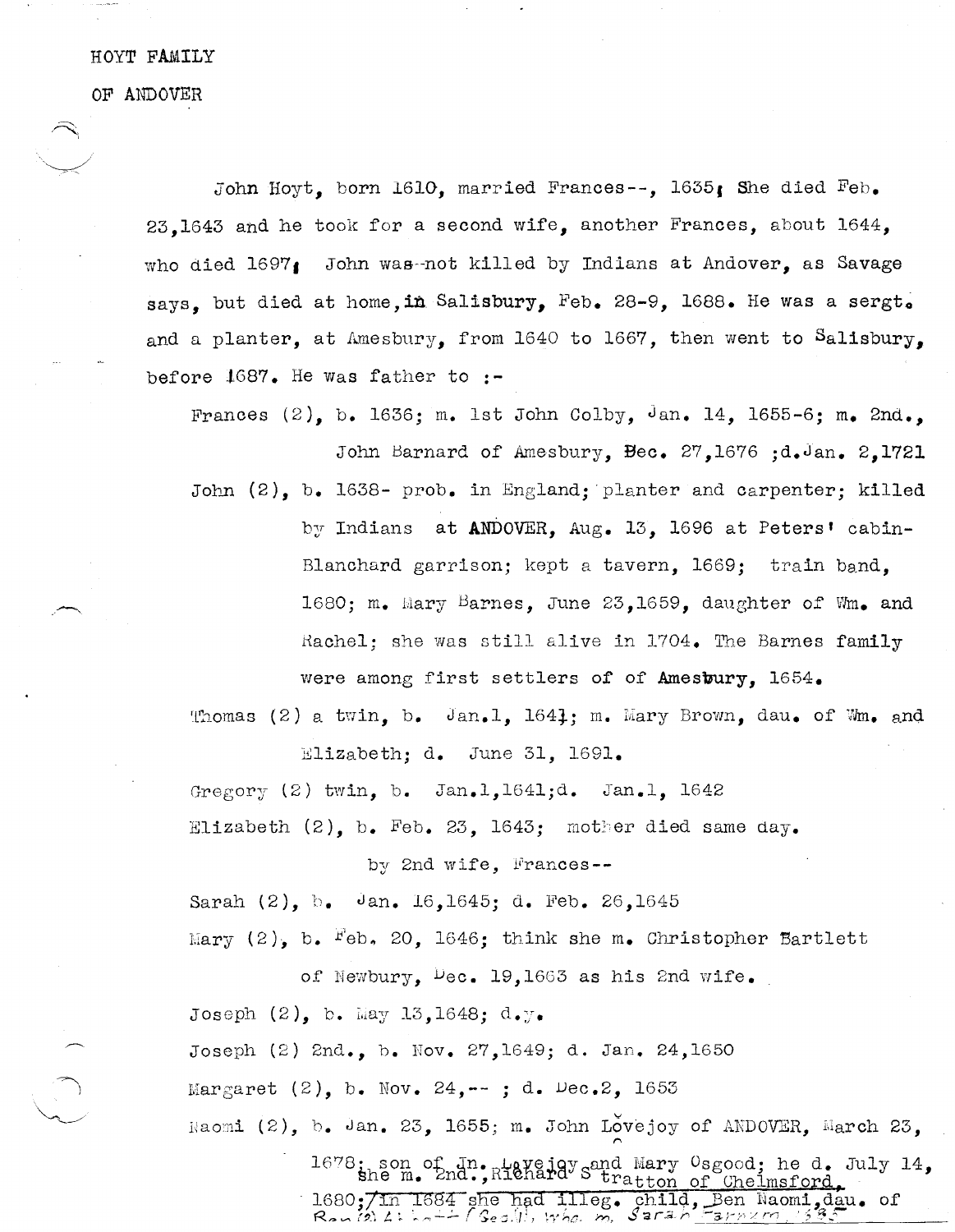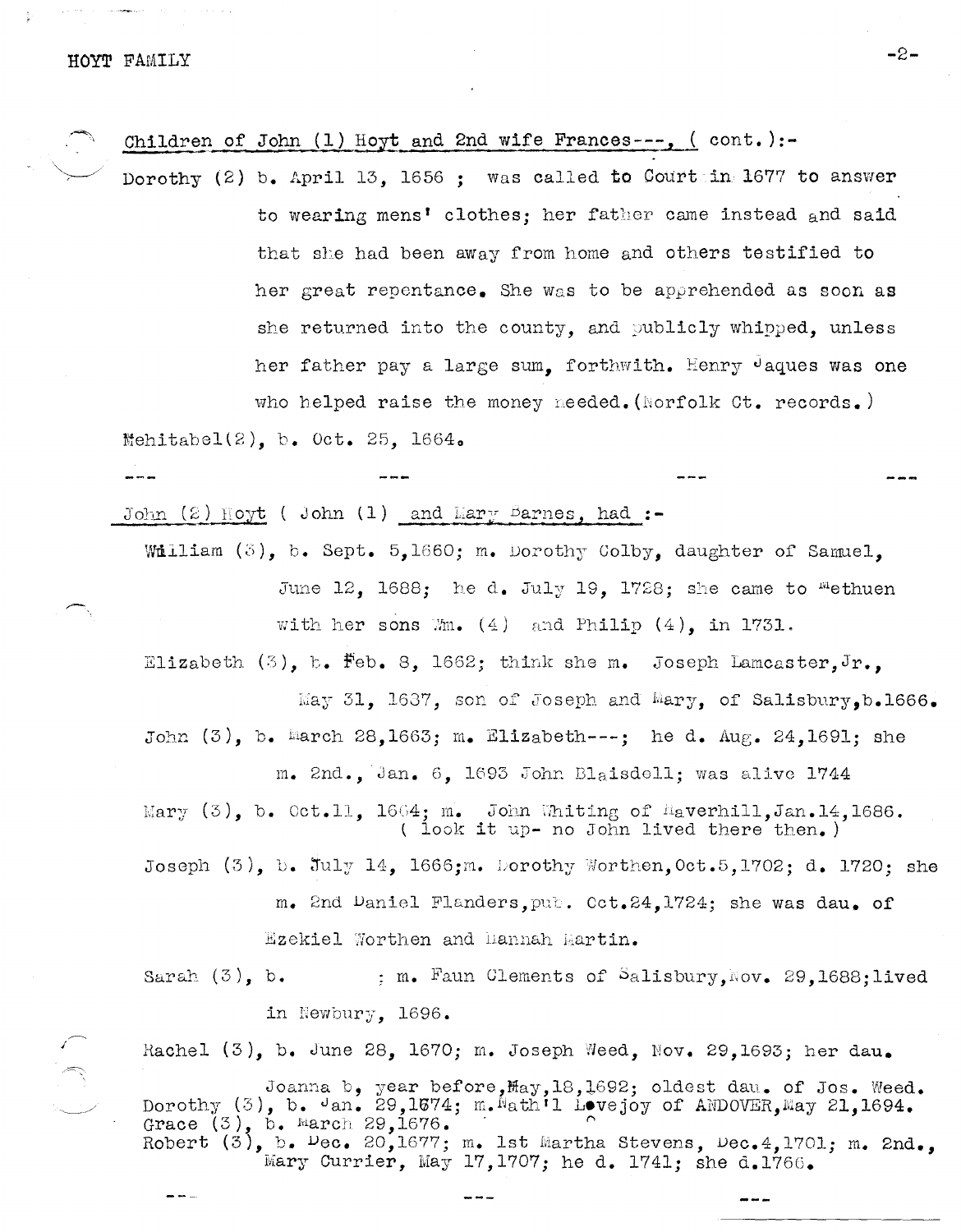March 1

 $\sim 10^{10}$  keV

 $\mathbb{Z}$ 

 $\begin{picture}(10,10) \put(0,0){\line(1,0){10}} \put(10,0){\line(1,0){10}} \put(10,0){\line(1,0){10}} \put(10,0){\line(1,0){10}} \put(10,0){\line(1,0){10}} \put(10,0){\line(1,0){10}} \put(10,0){\line(1,0){10}} \put(10,0){\line(1,0){10}} \put(10,0){\line(1,0){10}} \put(10,0){\line(1,0){10}} \put(10,0){\line(1,0){10}} \put(10,0){\line(1$ 

 $\frac{1}{\lambda}$ 

|                                              | Thomas (2) Hoyt ( John (1) and Mary Brown, had :-                          |
|----------------------------------------------|----------------------------------------------------------------------------|
| Thomas $(3)$ , b.                            | ; m. Elizabeth Huntington, May 22, 1689,                                   |
| William $(5)$ , b. Oct. 19, 1620; d.y.       |                                                                            |
|                                              | Ephraim $(3)$ , b. Oct. 16, 1671; m. Hannah Godfrey of Hampton.            |
| John $(3)$ , b. April 5, 1674.               |                                                                            |
| William (3) 2nd., b. April 8, $1676 \bullet$ |                                                                            |
| Israel $(3)$ , b. July 16, 1678.             |                                                                            |
| Ben (3), b. Sept. 20, 1680.                  |                                                                            |
| Joseph $(3)$ , b. 1684.                      |                                                                            |
| $\mathbf{a}$ aughter (3), b. d.              |                                                                            |
| Deliverance $(3)$ , b. May 2, 1688; d.y.     | Some think a 2nd wife                                                      |
| Mary $(3)$ , b. Oct. 1, 1690; d.y.           |                                                                            |
| ----                                         | ---                                                                        |
|                                              | William $(3)$ Hoyt (John $(2)$ (1) and Dorothy Colby, had:-                |
| Elizabeth $(4)$ , b. June 15, 1689           |                                                                            |
| Dorothy $(4)$ , b. July 20, 1691             |                                                                            |
| Abner (4), b. Jan. 25,1693                   |                                                                            |
|                                              | Mary $(4)$ , b. Nov. 21, 1694; did she m. Moses Ingalls, Feb. 21, 1712, of |
|                                              | Amesbury, b. 1687, May 10; he d. 1751; she alive 1759.                     |
| Susanna $(4)$ , b. Feb. 20, 1696             |                                                                            |
|                                              | Philip $(4)$ , b. April 1, 1697; in Methuen, 1731.                         |
|                                              | William $(4)$ , b. Aug. 15, 1702; of Methuen, 1731                         |
| Hope or Hopestill $(4)$ , b. Sept. 6,1704    |                                                                            |
| Miriam $(4)$ , b. Oct. 31, 1710              |                                                                            |
|                                              | John (3) Hoyt ( John (2) (1) and Elizabeth, had:-                          |
| Lydia $(4)$ , b. June 15,1686                |                                                                            |
|                                              | Mary $(4)$ , b. March 5,1688; (rival for Moses Ingalls)                    |
| David $(4)$ , b. March 2,1690                |                                                                            |
|                                              |                                                                            |

 $\overline{\phantom{a}}$ 

 $-3-$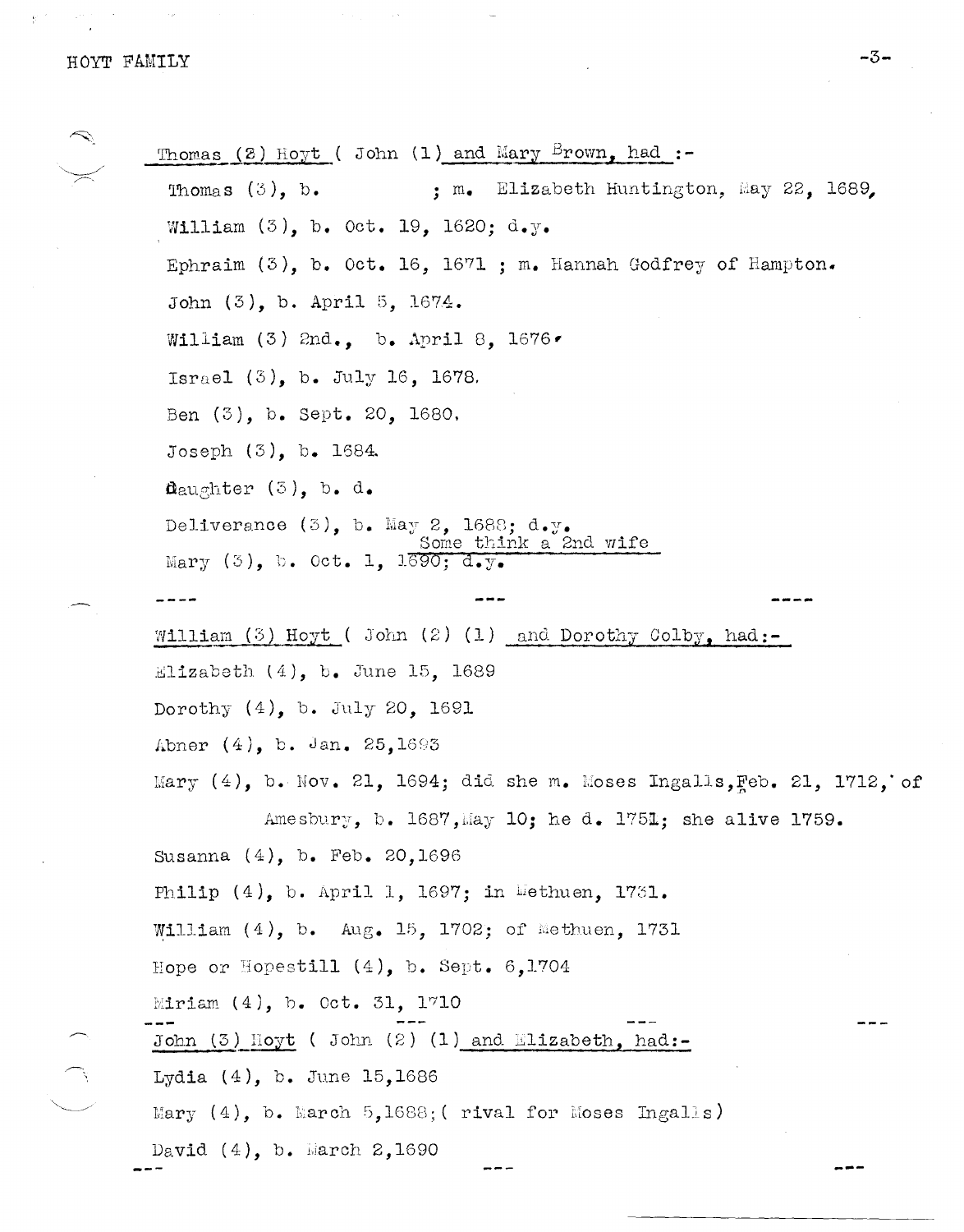**---**

.~. ,

Joseph (3) Hoyt ( John (2) (1) and Dorothy Worthen, had:- John (4), **b.** July 2, 1703. Mehitabel  $(4)$ , b. Nov. 25,1705. Joseph  $(4)$ , b. Jan. 10,1708; (Ann, wife of Jos. Hoyt mentioned in Will of Edward  $(3)$  Richardson of Newbury ) Ezekiel (4), b. Jan. 7,1710. Judith  $(4)$ , b. Feb. 22,1712. Kathan (4), b. Feb. 16, 1714. Moses  $(4)$ , b. March 23, 1716; m. Mary Buswell, of Newbury,  $\text{Feb.5,1741.}$ Dorothy (4), b. Aug. 23, 1718 Robert (3) Hoyt ( John (2) (1) and Martha Stevens, had:-Hannah (4), b. Dec. 27, 1702. Abigail (4), b. May 19,1705. by 2nd wife, Mary Currier:-Martha  $(4)$ , b. May 19, 1708. Mary (4), b. Bec. 10, 1709. Theodore (4), b. April 24, 1711. Dorothy (4), b. Apr. 22,1714. Aaron (4), b. March 30, 1716. Ann  $(4)$ , b. May 9, 1718 Miriam (4), b. June 25, 1720. Deborah Russe, who married an Indian of the Narragansett tribe,

ALMONACH, called Peter Bridges, in ANDOVER,- in an Indian camp accordto tribal rites, had a daughter Eunice by him, before she left him and married JOHN HOYT. Eunice was placed in care of her aunt, wife of Thomas Blanchard. She later lived with Sgt. Nathan Abbott.